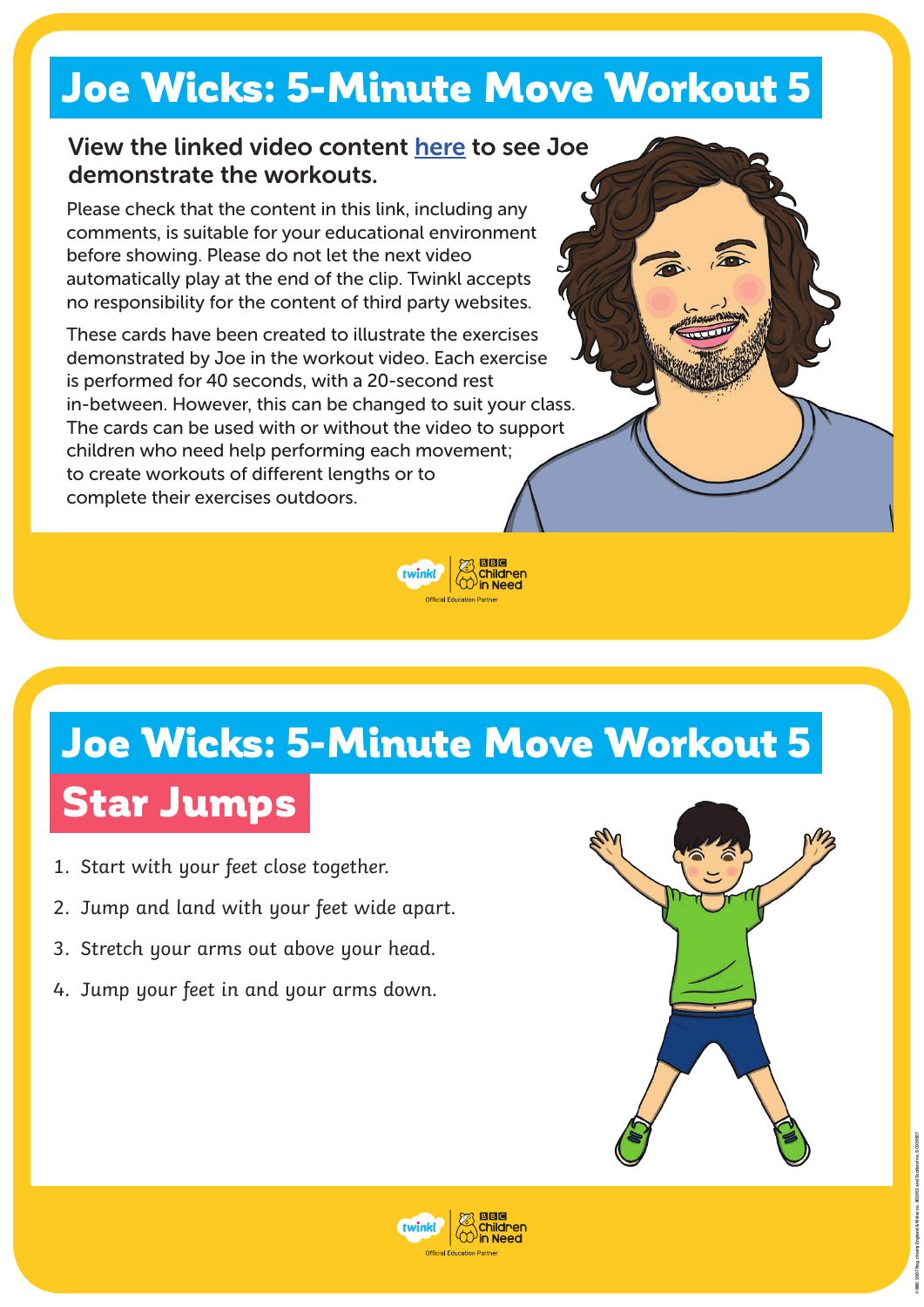# Joe Wicks: 5-Minute Move Workout 5

### Squat

- 1. Start with your feet a bit wider than your shoulders.
- 2. Squat down as if you're sitting into a chair.
- 3. Stand up tall again.
- 4. Keep a straight back.





# Joe Wicks: 5-Minute Move Workout 5 Slow Motion Burpees

- 1. Bend to put your hands on the floor.
- 2. Walk your feet backwards.
- 3. Walk your feet to your hands.
- 4. Stand up with your arms up above your head.



**© BBC 2007 Reg. charity England & Wales no. 802052 and Scotland no. SC039557**